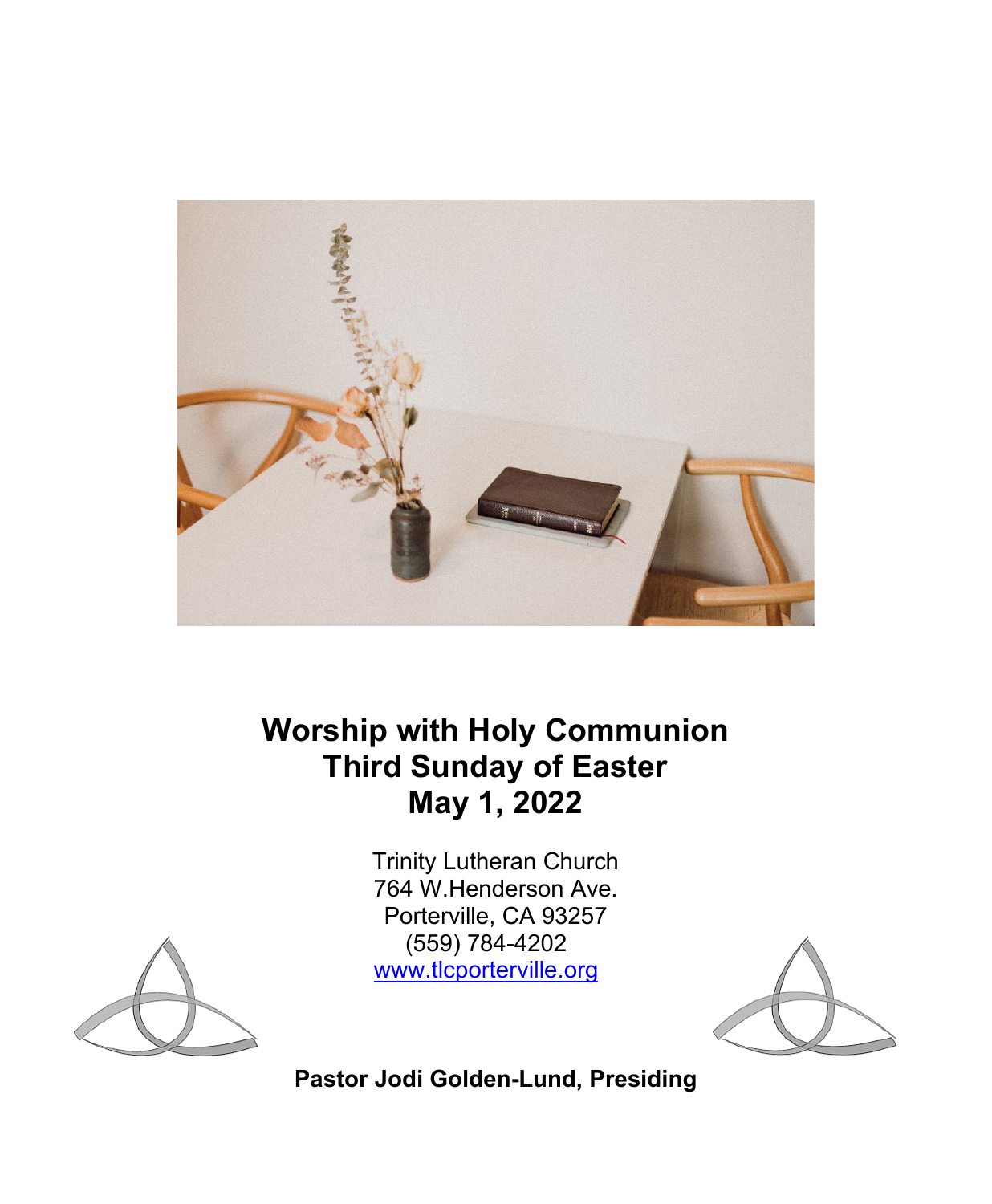# **God Gathers Us In to Worship**

#### **Welcome**

# **Prelude** Jan Gibson

# *Please stand as you are able*

**Gathering Song "**The Risen Christ**"** (insert)

# **Thanksgiving for Baptism**

Pastor: Alleluia! Christ is risen.

## **People: Christ is risen indeed. Alleluia!**

Pastor: In the waters of baptism, we have passed over from death to life with Jesus Christ. and we are a new creation. For this saving mystery, and for this water, let us bless God, who was, who is, and who is to come.

> We thank you, God, for your river of life, flowing freely from your throne: through the earth, through the city, through every living thing. You rescued Noah and his family from the flood; You opened wide the sea for the Israelites. Now in these waters you flood us with mercy, and our sin is drowned forever. You open the gate of righteousness and we pass safely through. In Jesus Christ, you calm and trouble the waters. You nourish us and enclose us in safety. You call us forth and send us out.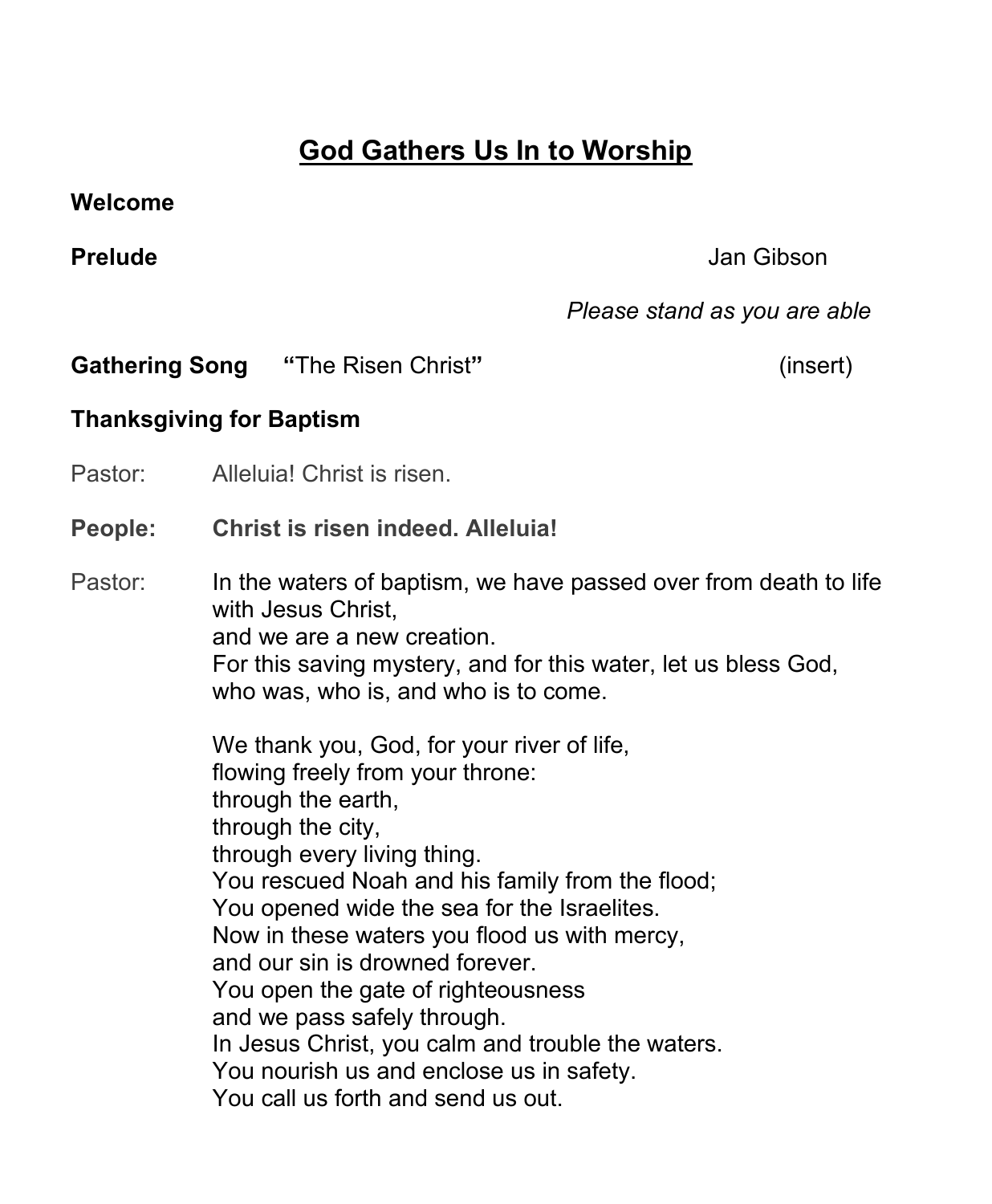In lush and barren places, you are with us. You have become our salvation. Now breathe upon this water and awaken your church once more. Claim us again as your beloved and holy people. Quench our thirst; cleanse our hearts; wipe away every tear. To you, our Beginning and our End, our Shepherd and Lamb, be honor, glory, praise, and thanksgiving

- **People: Amen.**
- **Greeting**

 *Please stay standing as you are able*

# **Prayer of the Day**

- Pastor: Eternal and all-merciful God,
- **People: with all the angels and all the saints we laud your majesty and might. By the resurrection of your Son, show yourself to us and inspire is to follow Jesus Christ our Savior and Lord, who lives and reigns with you and the Holy Spirit, one God, now and forever. Amen.**

 *Please be seated*

# **God Proclaims His Holy Word**

## **First Reading: Psalm 30**

*You have turned my wailing into dancing. (Ps. 30:11)*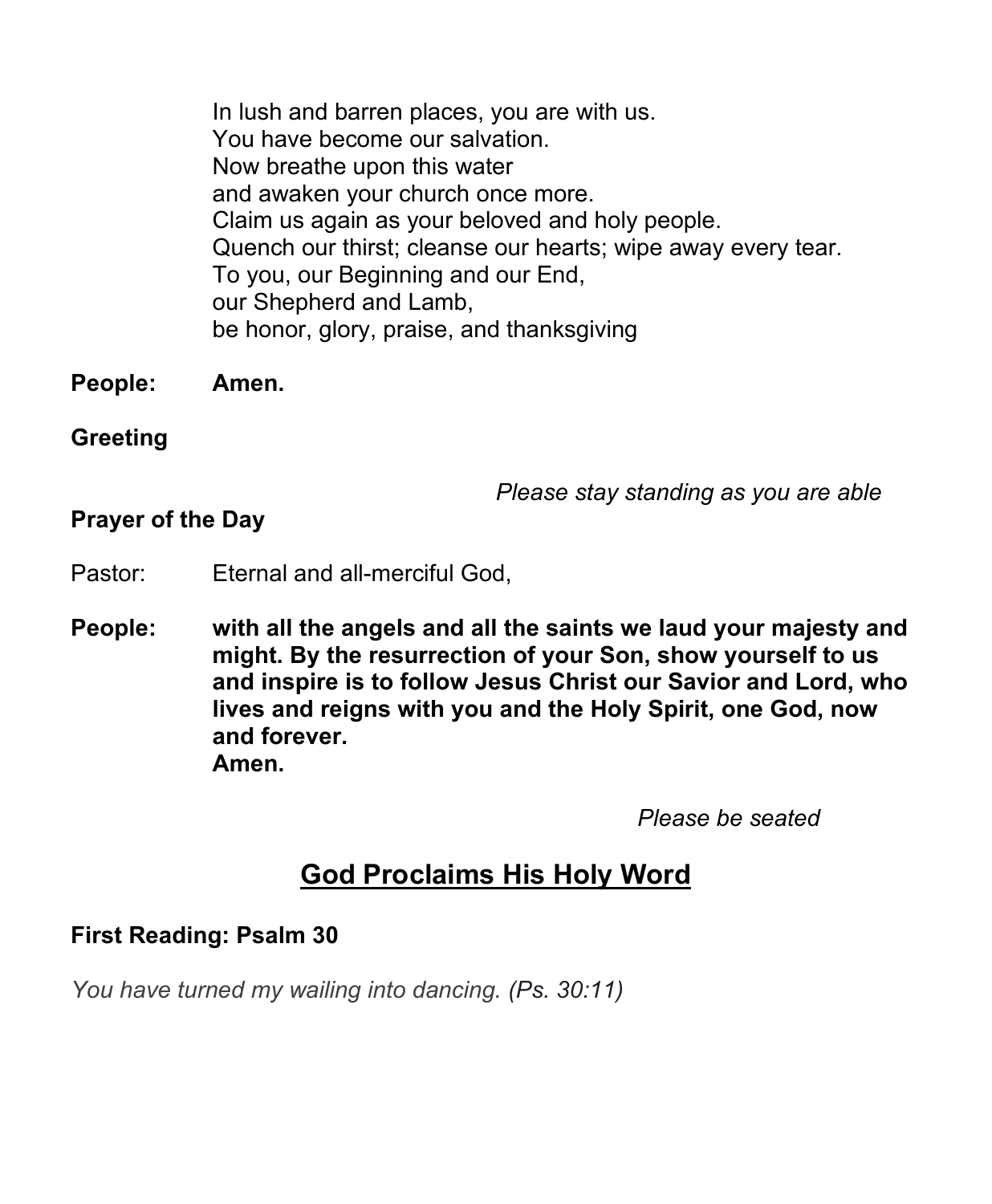$1$  will extol you, O LORD, for you have drawn me up, and did not let my foes rejoice over me. 2O LORD my God, I cried to you for help, and you have healed me.  $3$ O LORD, you brought up my soul from Sheol, restored me to life from among those gone down to the Pit. 4Sing praises to the LORD, O you his faithful ones, and give thanks to his holy name.  $5$ For his anger is but for a moment; his favor is for a lifetime. Weeping may linger for the night, but joy comes with the morning.  $6$ As for me, I said in my prosperity, "I shall never be moved."  $7$ By your favor, O LORD, you had established me as a strong mountain; you hid your face; I was dismayed. 8To you, O LORD, I cried, and to the LORD I made supplication: 9"What profit is there in my death, if I go down to the Pit? Will the dust praise you? Will it tell of your faithfulness?  $10$ Hear, O LORD, and be gracious to me! O LORD, be my helper!"  $11$ You have turned my mourning into dancing; you have taken off my sackcloth and clothed me with joy,  $12$ so that my soul may praise you and not be silent. O LORD my God, I will give thanks to you forever.

Reader: Word Of God, Word of Life

# **People: Thanks be to God!**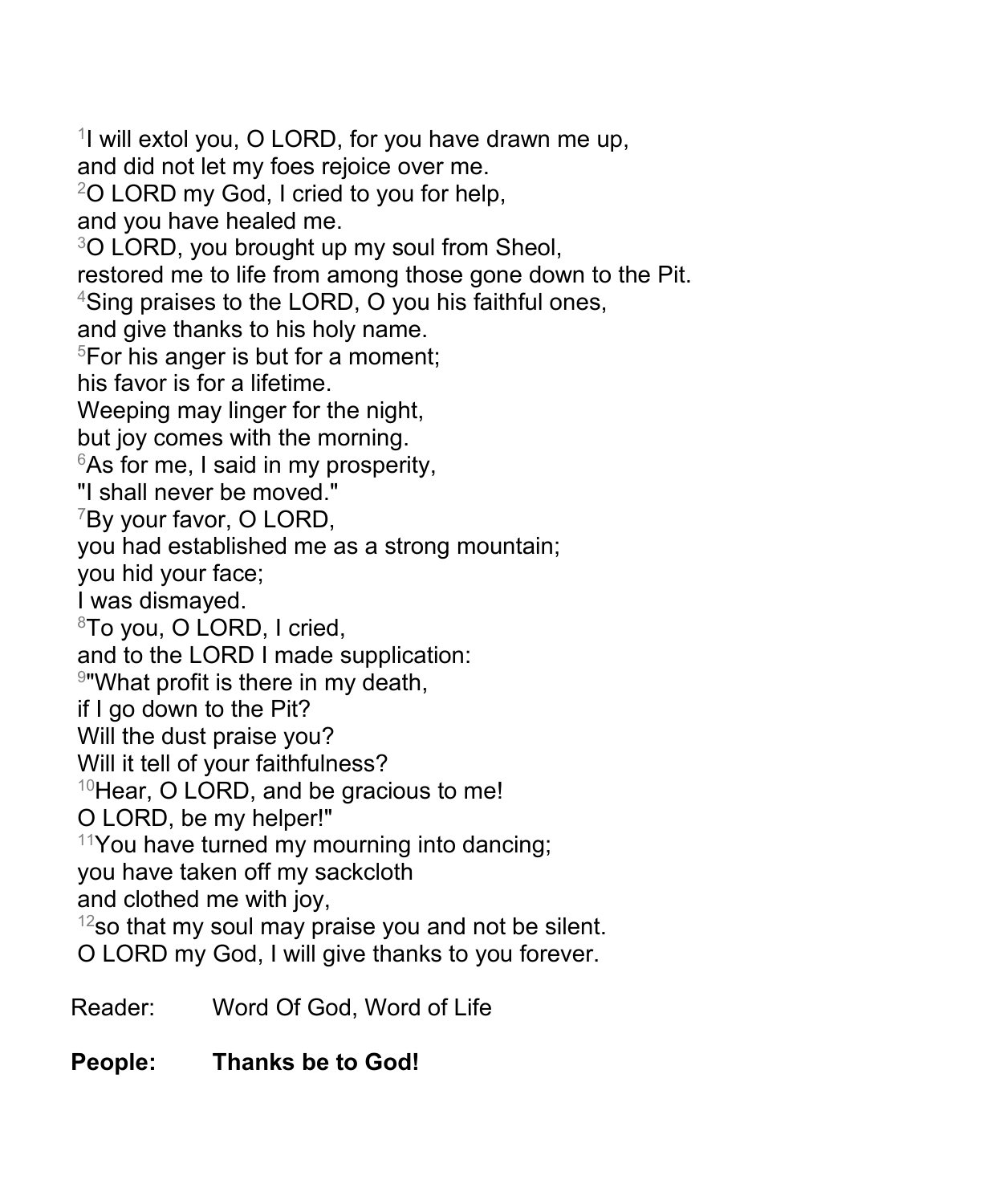## **Gospel: John 21:1-19**

*The risen Christ appears again to his disciples by the sea where they were first called. After echoes of the fishing and feeding miracles, he gives a final reminder of the cost of a disciple's love and obedience.* 

1Jesus showed himself again to the disciples by the Sea of Tiberias; and he showed himself in this way. <sup>2</sup>Gathered there together were Simon Peter, Thomas called the Twin, Nathanael of Cana in Galilee, the sons of Zebedee, and two others of his disciples. 3Simon Peter said to them, "I am going fishing." They said to him, "We will go with you." They went out and got into the boat, but that night they caught nothing.

4Just after daybreak, Jesus stood on the beach; but the disciples did not know that it was Jesus. <sup>5</sup>Jesus said to them, "Children, you have no fish, have you?" They answered him, "No." <sup>6</sup>He said to them, "Cast the net to the right side of the boat, and you will find some." So they cast it, and now they were not able to haul it in because there were so many fish.  $7$ That disciple whom Jesus loved said to Peter, "It is the Lord!" When Simon Peter heard that it was the Lord, he put on some clothes, for he was naked, and jumped into the sea.  $8$ But the other disciples came in the boat, dragging the net full of fish, for they were not far from the land, only about a hundred yards off.

<sup>9</sup>When they had gone ashore, they saw a charcoal fire there, with fish on it, and bread. 10Jesus said to them, "Bring some of the fish that you have just caught." 11So Simon Peter went aboard and hauled the net ashore, full of large fish, a hundred fifty-three of them; and though there were so many, the net was not torn. 12Jesus said to them, "Come and have breakfast." Now none of the disciples dared to ask him, "Who are you?" because they knew it was the Lord. <sup>13</sup> Jesus came and took the bread and gave it to them, and did the same with the fish. <sup>14</sup>This was now the third time that Jesus appeared to the disciples after he was raised from the dead.

<sup>15</sup>When they had finished breakfast, Jesus said to Simon Peter, "Simon son of John, do you love me more than these?" Simon Peter said to him, "Yes, Lord; you know that I love you." Jesus said to him, "Feed my lambs." 16A second time Jesus said to him, "Simon son of John, do you love me?" He said to him, "Yes, Lord; you know that I love you." Jesus said to him, "Tend my sheep." 17Jesus said to him the third time, "Simon son of John, do you love me?" Peter felt hurt because he said to him the third time, "Do you love me?" And he said to Jesus,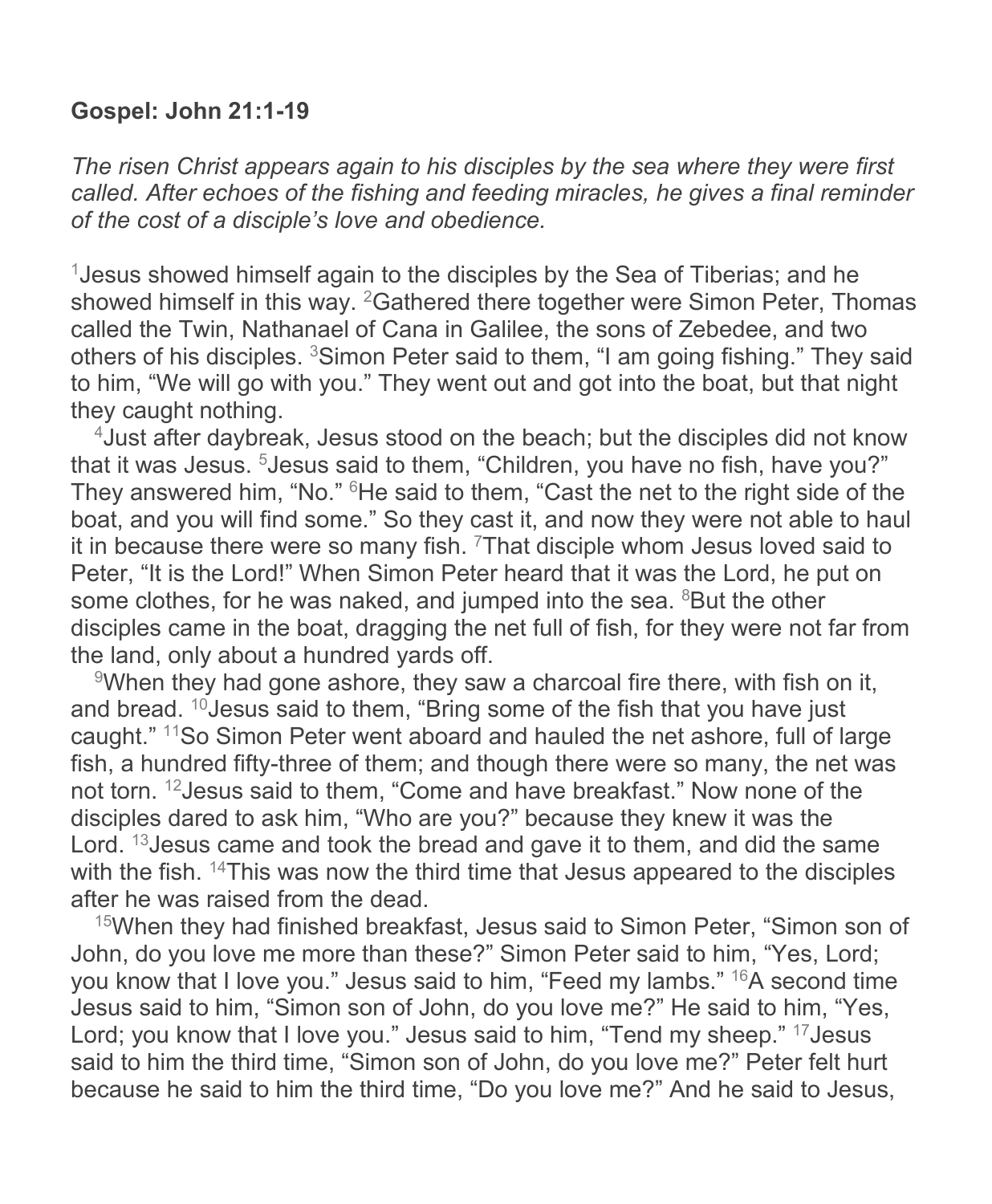"Lord, you know everything; you know that I love you." Jesus said to him, "Feed my sheep. 18Very truly, I tell you, when you were younger, you used to fasten your own belt and to go wherever you wished. But when you grow old, you will stretch out your hands, and someone else will fasten a belt around you and take you where you do not wish to go." 19(Jesus said this to indicate the kind of death by which Peter would glorify God.) After this Jesus said to him, "Follow me."

Reader: The Gospel of the Lord.

| People: Praise to you, O Christ.           |                                                                   |                              |  |  |
|--------------------------------------------|-------------------------------------------------------------------|------------------------------|--|--|
|                                            |                                                                   | Please be seated             |  |  |
| <b>Message</b>                             | "Resurrection Identity"                                           | Pastor Jodi Golden-Lund      |  |  |
|                                            |                                                                   | Please stand as you are able |  |  |
| Song                                       | "Christ is Alive! Let Christians Sing"                            | <b>ELW 389</b>               |  |  |
| <b>Confession of Faith/Apostle's Creed</b> |                                                                   |                              |  |  |
| Pastor:                                    | Let us confess our faith, using the words of the Apostles' Creed: |                              |  |  |

**People: I believe in God, the Father almighty, creator of heaven and earth. I believe in Jesus Christ, God's only Son, our Lord. He was conceived by the power of the Holy Spirit and born of the Virgin Mary. He suffered under Pontius Pilate, was crucified, died, and was buried. He descended into hell. On the third day he rose again. He ascended into heaven and is seated at the right hand of the Father. He will come again to judge the living and the dead. I believe in the Holy Spirit, the holy catholic Church, the communion of saints, the forgiveness of sins, the resurrection of the body, and the life everlasting. Amen**

# **Prayers of the People**

*A series of petitions will be offered for the sake of those in need within the church and within the community and world.*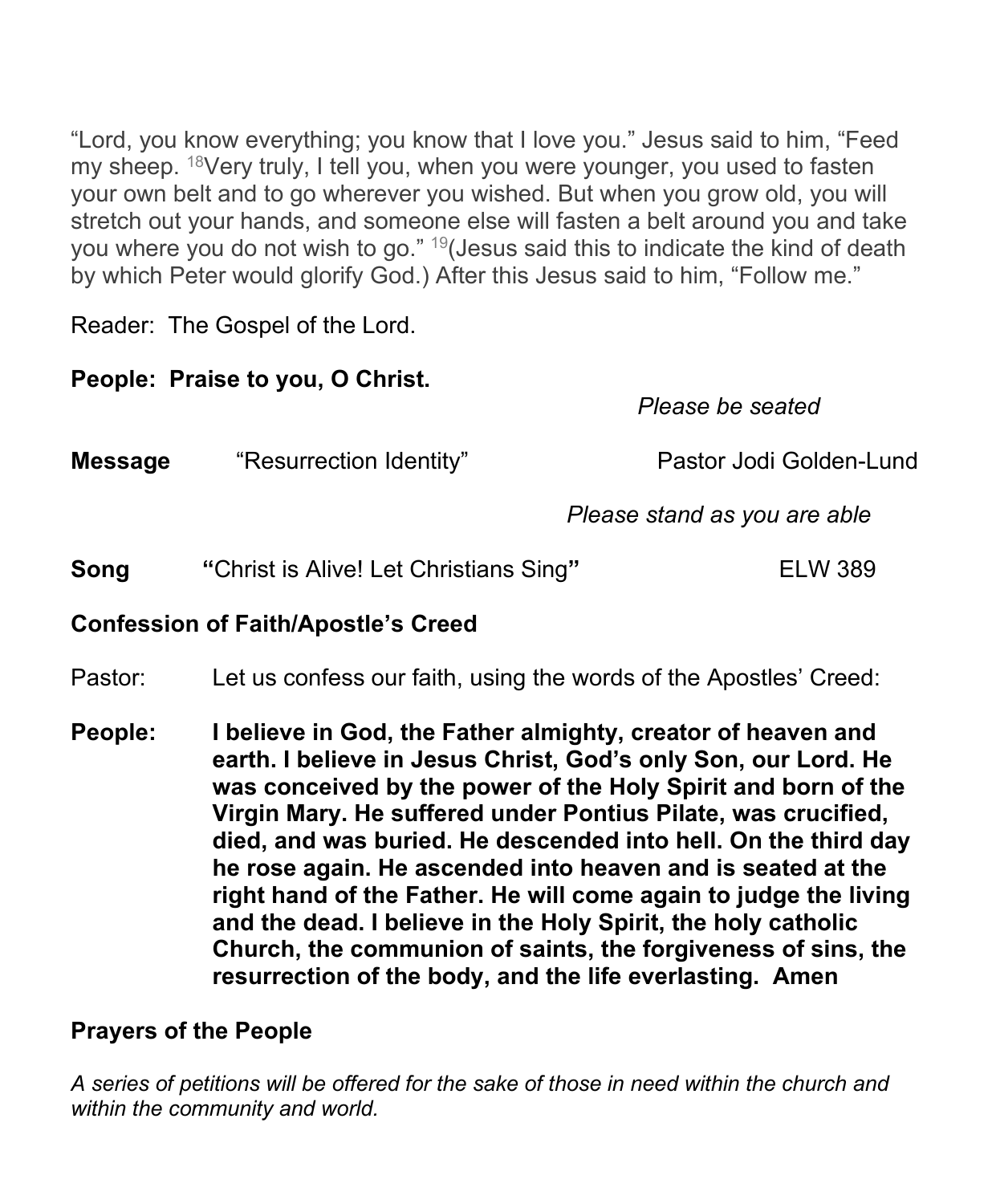Pastor: Merciful God,

**People: receive our prayer.** 

## **Passing the Peace**

Pastor: The peace of the risen Lord be with you always.

 *Please be seated*

# **God Nourishes Us at His Holy Table**

## **Offering**

# **Offering Prayer**

Pastor: Living God, you gather the wolf and the lamb to feed together in your peaceable reign, and you welcome us all at your table. Reach out to us through this meal, and show us your wounded and risen body, that we may be nourished and believe in Jesus Christ, our Savior and Lord.

### **People: Amen.**

 *Please stand as you are able*

# **Words of Institution**

Pastor: On the night in which he was betrayed, our Lord Jesus took bread, gave thanks, broke it, and gave it to his disciples, saying: "Take and eat; this is my body, given for you. Do this for the remembrance of me." And again, after supper, he took the cup, gave thanks and gave it for all to drink, saying: "This cup is the new covenant in my blood, shed for you and for all people for the forgiveness of sin. Do this for the remembrance of me."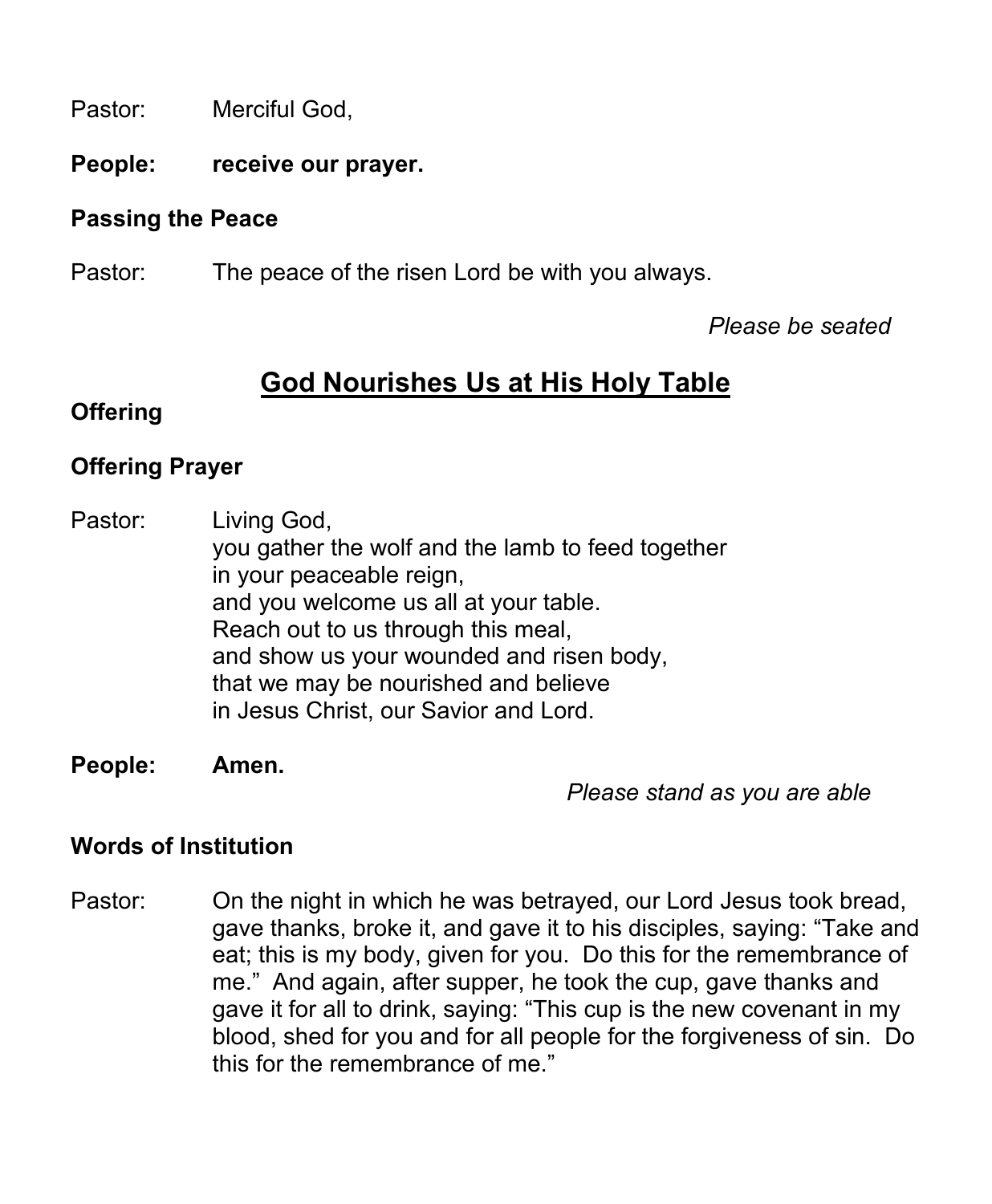## **The Lord's Prayer**

- Pastor: Remember us in your Kingdom, Lord. Teach us to pray, saying from our hearts:
- **People: Our Father in heaven, hallowed be your name, your kingdom come, your will be done on earth as in heaven. Give us today our daily bread. Forgive us our sins as we forgive those who sin against us. Save us from the time of trial and deliver us from evil. For the kingdom, the power, and the glory are yours, now and forever. Amen.**

#### **Invitation to Communion**

Pastor: The risen Christ dwells with us here. All who are hungry, all who are thirsty, come.

*Please be seated*

#### **Distribution of Holy Communion**

*All Christians are welcome to share with us in Holy Communion. The gift of Holy Communion is given by God without condition; therefore, we do not condition who may receive. If you would like to receive Jesus in, with, and under the bread and wine, simply do so.*

### **Songs During Communion:**

**"**You, Lord, are both Lamb and Shepherd" (insert) "The Church of Christ, in Every Age" ELW 729

*Please stand as you are able*

#### **Post-Communion Blessing**

- Pastor: May these gifts of Jesus' body and blood strengthen you and keep you always in his grace.
- **People: Amen**.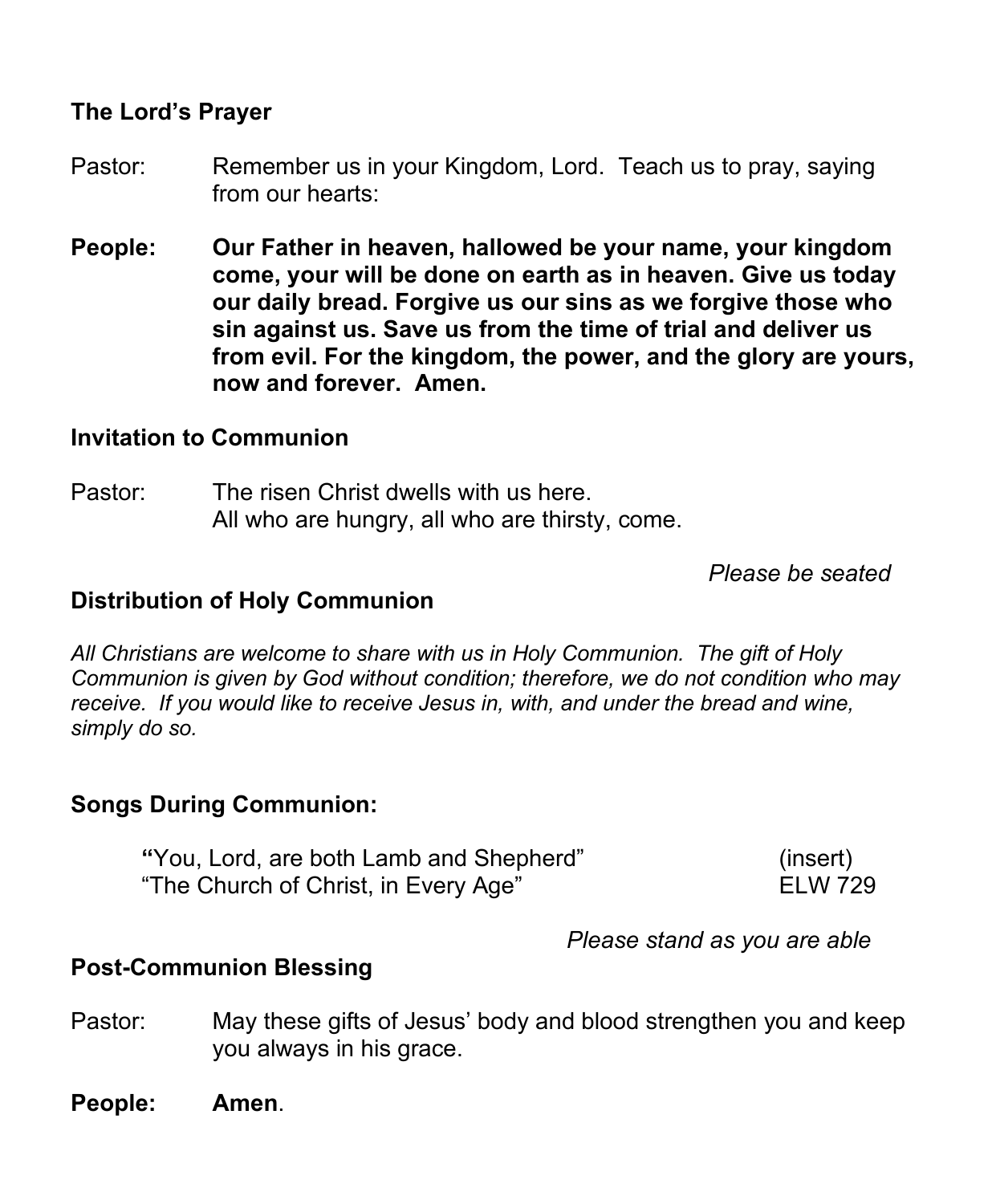# **God Sends Us Out To Love and Serve Others**

#### **Post-Communion Prayer**

Pastor: We give you thanks, generous God,

**People: for in this bread and cup we have tasted the new heaven and earth where hunger and thirst are no more. Send us from this table as witnesses to the resurrection, that through our lives, all may know life in Jesus' name. Amen.**

#### **Announcements**

### **Benediction and Blessing**

- Pastor: God, the Author of life, Christ, the living Cornerstone, and the life-giving Spirit of adoption,  $+$  bless you now and forever.
- **People: Amen.**
- **Sending Song "**Mourning into Dancing**"**W&P 99

#### **Dismissal**

- Pastor: Alleluia! Christ is risen.
- **People: Christ is risen indeed. Alleluia!**
- Pastor: Go in peace. Tell what God has done.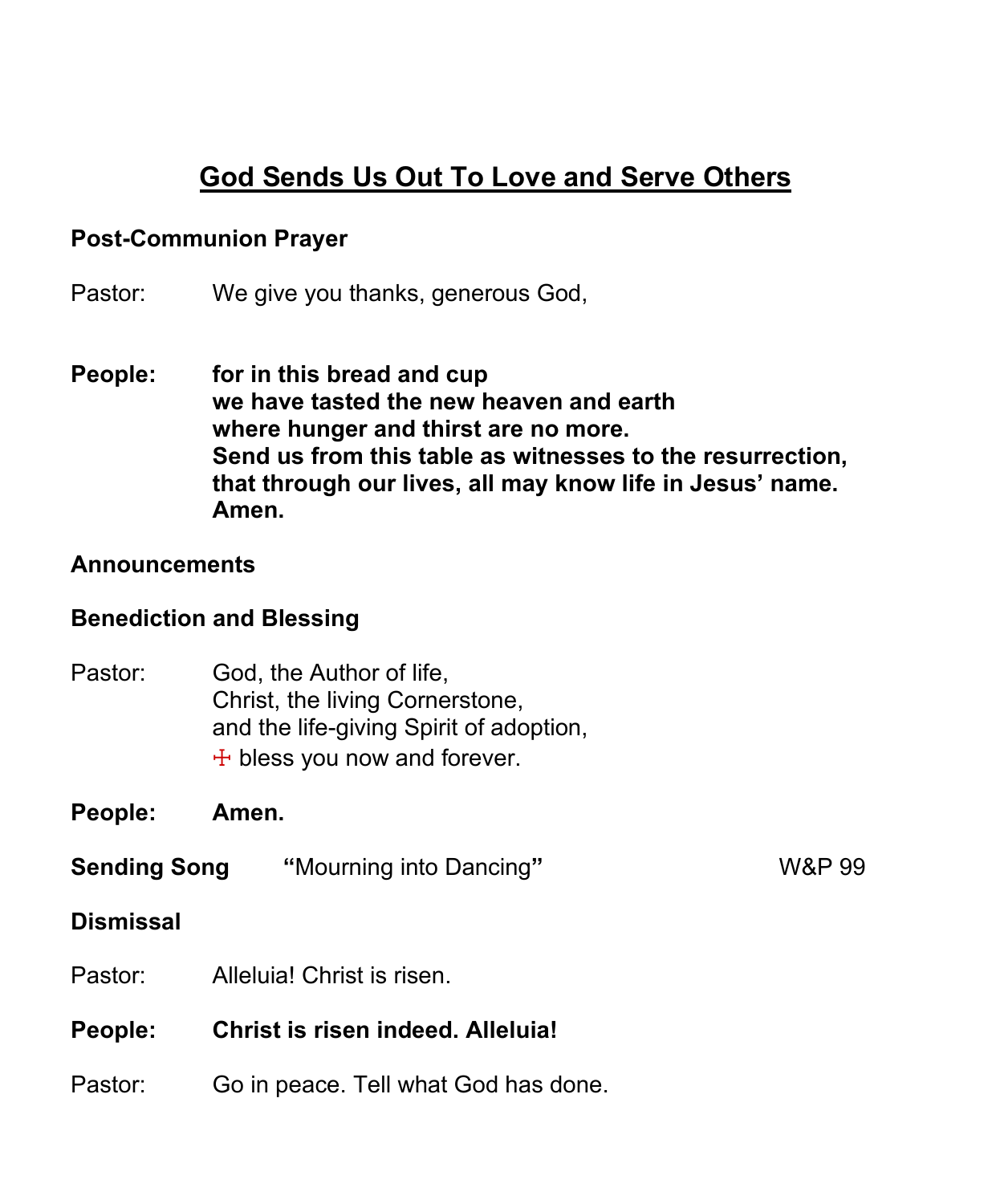## **People: Thanks be to God.**

**Postlude Domain Contract Contract Contract Contract Contract Contract Contract Contract Contract Contract Contract Contract Contract Contract Contract Contract Contract Contract Contract Contract Contract Contract Contr** 

*From Sundays and Seasons.com. Copyright 2021 Augsburg Fortress. All rights reserved. Reprinted by permission under Augsburg Fortress Liturgies Annual License #SAS004181, Augsburg Fortress Hymns License 024181.*

*Permission to reprint, podcast, and / or stream the music in this service obtained from ONE LICENSE #A-713732 and CCLI copyright license #437816, CCLI Streaming License #20663284. All rights reserved*

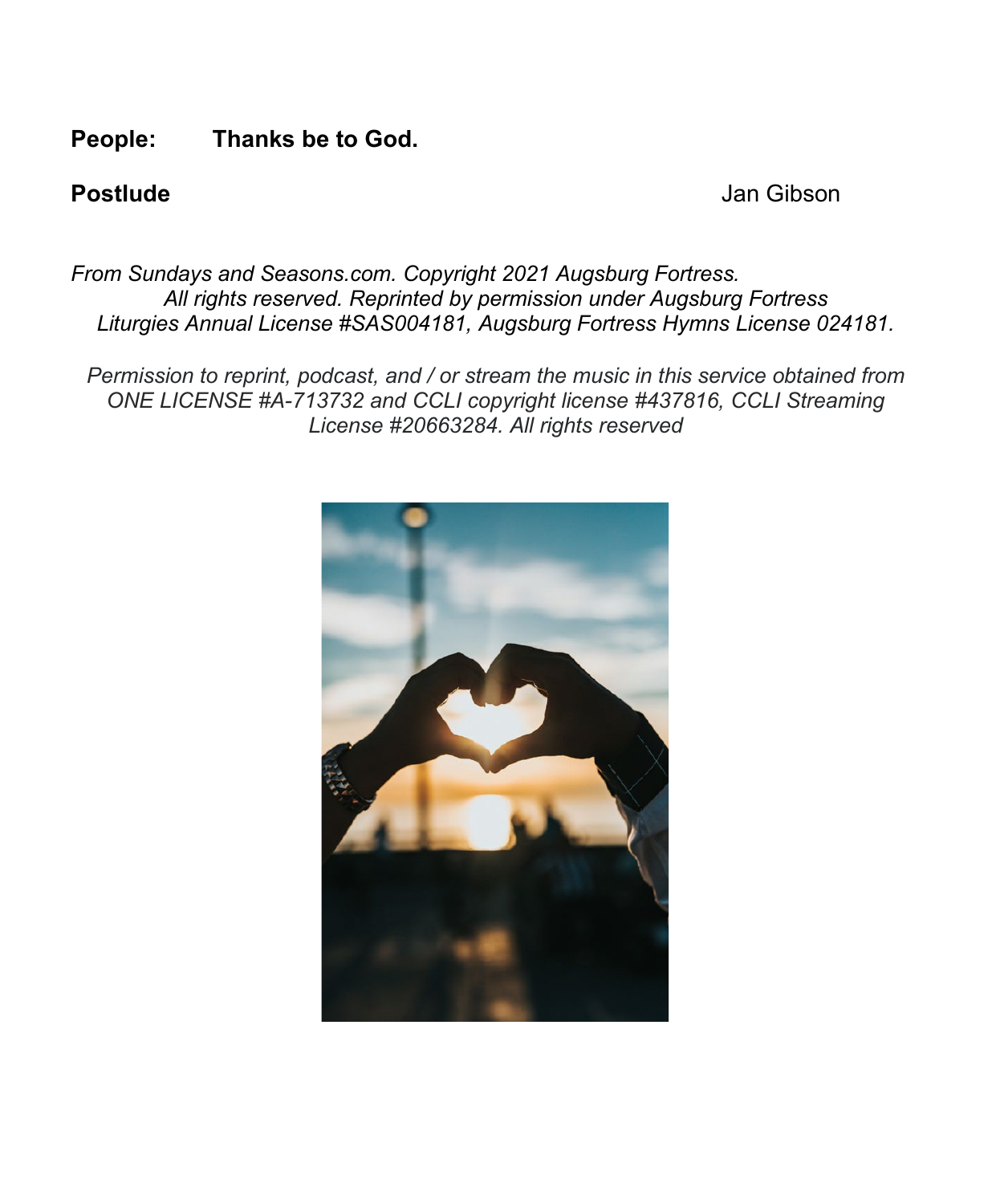*The mission of Trinity Lutheran Church: Sharing God's love and grace, we invite, embrace and nurture everyone, unconditionally, into a relationship with God through Jesus Christ.*

# **Serving Today:**

| Pastor:            | Pr. Jodi Golden-Lund           |
|--------------------|--------------------------------|
| Keyboardist:       | Jan Gibson                     |
| Organist           | Dave Hensley                   |
| Reader:            | Andy Buzzelli                  |
| Ushers:            | Ron Benander                   |
| Servers:           | Muriel Josten                  |
| Song Leader        | <b>Jill Stokes</b>             |
| Camera             | <b>Ray Cauwet</b>              |
| <b>Altar Care:</b> | Karin Wiseman, Marga Schaeffer |
| Multimedia         |                                |

# **Staff of TLC:**

| Pastor:                  | Jodi Golden-Lund   |
|--------------------------|--------------------|
| Office Manager:          | <b>Toni Dumont</b> |
| Custodian:               | Ron Benander       |
| <b>Worship Director:</b> | Jan Gibson         |
| Organist:                | Dave Hensley       |
| <b>Choir Director:</b>   | Dave Hensley       |
| Keyboard:                | Jan Gibson         |

Weekly Scriptures to Read at Home

Acts 9: 36-43 Psalm 23 Revelation 7: 9-17 John 10: 22-30